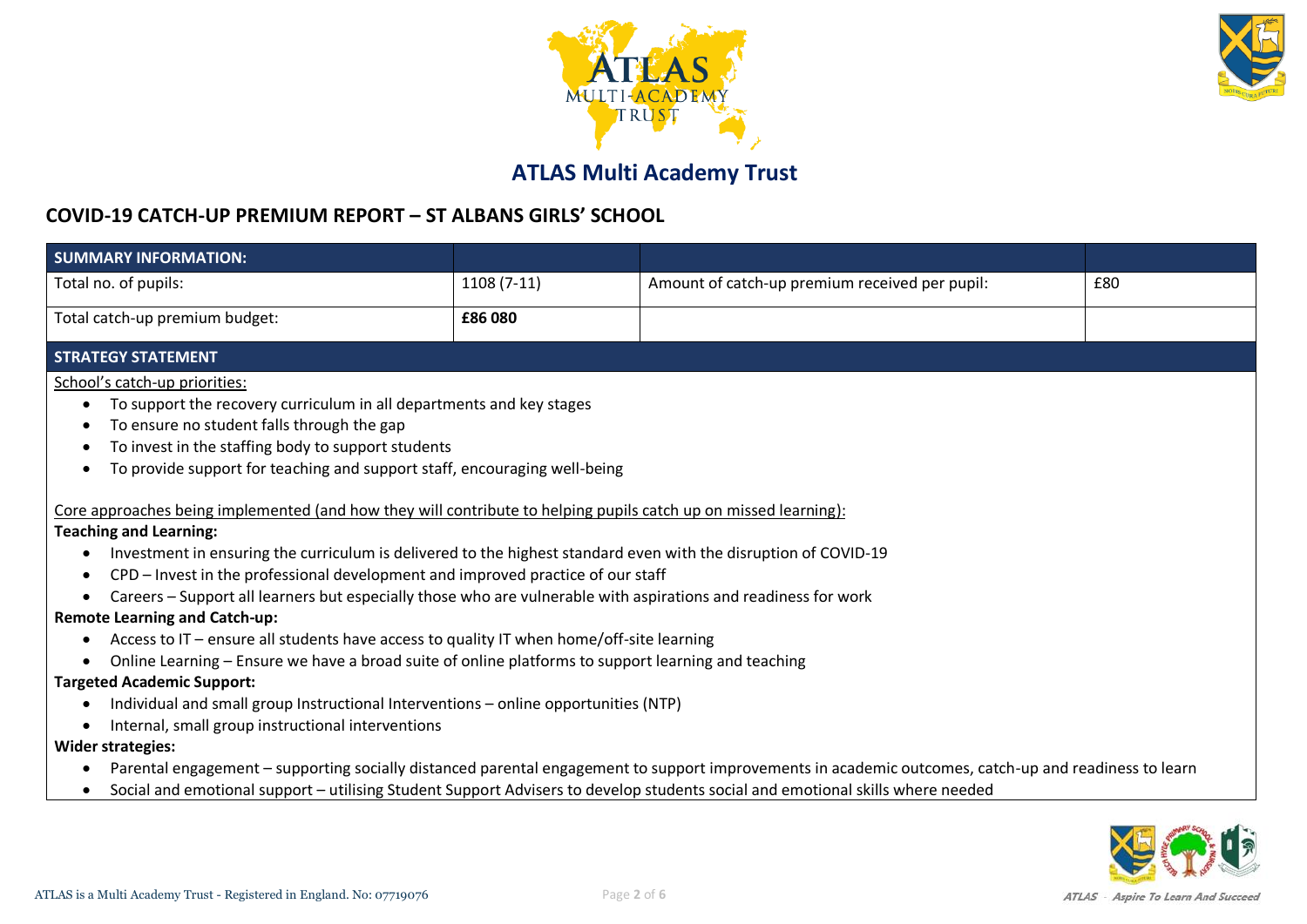

### Barriers to Learning

| <b>BARRIERS TO FUTURE ATTAINMENT</b>                                                    |                                                       |  |  |
|-----------------------------------------------------------------------------------------|-------------------------------------------------------|--|--|
| Academic Barriers: (issues addressed in school such as low levels of literacy/numeracy) |                                                       |  |  |
| A                                                                                       | Organisation, preparedness and behaviour for learning |  |  |
| B                                                                                       | Prior attainment including numeracy and literacy      |  |  |
|                                                                                         | Low aspirations and motivation                        |  |  |
| D                                                                                       | Poor well-being and/or low mental health              |  |  |
|                                                                                         | Lack of resources                                     |  |  |

| <b>ADDITIONAL BARRIERS</b> |                                                                                                                             |  |  |
|----------------------------|-----------------------------------------------------------------------------------------------------------------------------|--|--|
|                            | <b>External Barriers:</b> (issues which require action outside school such as home learning environment and low attendance) |  |  |
|                            | Low attendance rates for students                                                                                           |  |  |
| l G                        | Lacking parental engagement                                                                                                 |  |  |

## Planned expenditure for current academic year

| <b>QUALITY OF TEACHING FOR ALL</b> |                               |                                        |                               |                 |                |  |
|------------------------------------|-------------------------------|----------------------------------------|-------------------------------|-----------------|----------------|--|
| Action                             | Intended outcome and          | What's the evidence and rationale for  | How will you make sure it's   |                 | When will this |  |
|                                    | success criteria              | this choice?                           | implemented well?             |                 | be reviewed    |  |
| Students - Chromebooks, G          | Students can access remote    | Additional Chromebook required by      | IT team have rolled this out  | SL <sub>1</sub> | Termly.        |  |
| suite, Buzz and USB Headsets       | learning and online school    | the school outside of the numbers      | to all devices where required |                 |                |  |
|                                    | work moving forwards.         | provided by the DfE.                   | and made use of g-suite data  |                 |                |  |
|                                    | Teachers can utilise the G    | Additional Safeguarding and filtering  | collection tools to monitor.  |                 |                |  |
|                                    | suite to support learning and | for Chromebook's used for home         | Full year on line briefing    |                 |                |  |
|                                    | teaching.                     | learning                               | sessions no achieved          |                 |                |  |
|                                    |                               | G-suite upgrade required to facilitate |                               |                 |                |  |
|                                    |                               | large online meetings for year groups  |                               |                 |                |  |

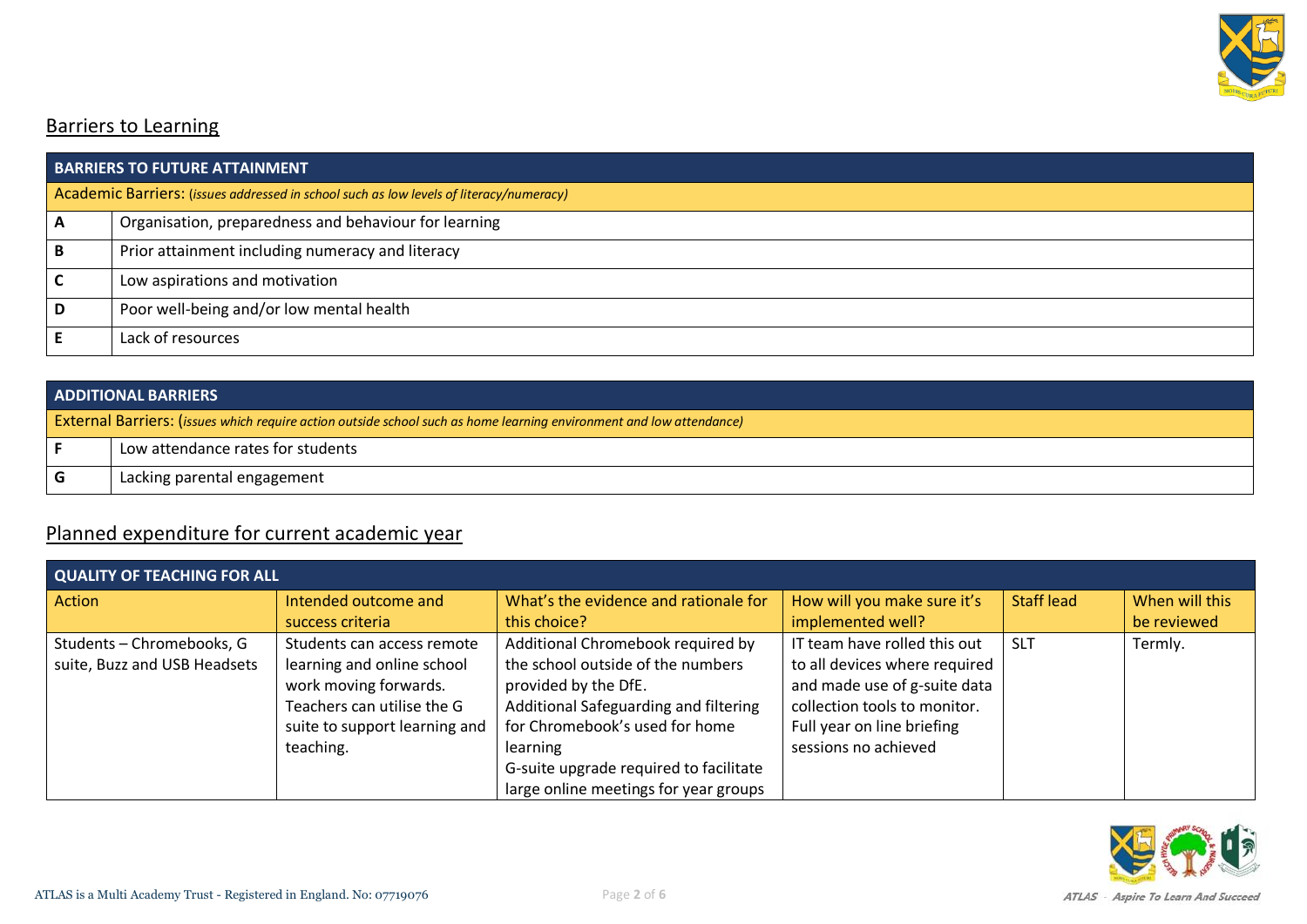

| Staff - Visualisers and<br>webcams                 | Teachers can use the<br>visualisers to ensure all<br>subjects can maximise their<br>teaching and are not<br>impeded by the nature of<br>their subject.                                                                                                                         | Visualisers and web cams requested<br>Use monitored by faculty<br>by teacher for use in practical subjects<br>leaders and reported to SLT<br>such as DT and Science to enable the<br>through one to one meetings<br>teacher to share work |                                                                                                                                                     | <b>SLT</b>                  | Annually.                      |
|----------------------------------------------------|--------------------------------------------------------------------------------------------------------------------------------------------------------------------------------------------------------------------------------------------------------------------------------|-------------------------------------------------------------------------------------------------------------------------------------------------------------------------------------------------------------------------------------------|-----------------------------------------------------------------------------------------------------------------------------------------------------|-----------------------------|--------------------------------|
| COVID - staff appointment                          | The appointment of:<br><b>CHN</b><br>ECT (Inclusion TA), fixed to<br>04/01/22<br>CMS (Inclusion TA), fixed to<br>04/01/22                                                                                                                                                      | Teaching Assistants provide additional<br>in-class support to identified students<br>and 1:1 catch up where required.                                                                                                                     | TAs are assigned to students<br>by the SENCO and progress<br>and attainment are closely<br>monitored.                                               |                             | January 2022                   |
|                                                    |                                                                                                                                                                                                                                                                                |                                                                                                                                                                                                                                           |                                                                                                                                                     | <b>Total Budgeted cost:</b> | £48,706                        |
| <b>TARGETED SUPPORT</b>                            |                                                                                                                                                                                                                                                                                |                                                                                                                                                                                                                                           |                                                                                                                                                     |                             |                                |
| Action                                             | Intended outcome and<br>success criteria                                                                                                                                                                                                                                       | What's the evidence and rationale for<br>this choice?                                                                                                                                                                                     | How will you make sure it's<br>implemented well?                                                                                                    | <b>Staff lead</b>           | When will this<br>be reviewed? |
| Catch-up - NTP / My Tutor                          | To support disadvantaged<br>students catch up outside of<br>the school day through the<br>part-funded National<br><b>Tutoring Programme</b>                                                                                                                                    | EEF - Students who access targeted<br>tuition for English, Maths or Science<br>are more likely to raise their<br>confidence and close the gaps in<br>learning.                                                                            | Tracking of students will be<br>completed weekly,<br>attendance monitored and<br>any concerns dealt with<br>quickly to ensure its' success.         | CRE - AHT                   | Termly.                        |
| Additional catch-up<br>Instructional Interventions | To provide specific<br>intervention for students<br>who have been impacted by<br>COVID-19 and the lockdown.<br>This is a flexible approach<br>and will be allocated in<br>various formats across year<br>groups dependent on the<br>need i.e. Year 7 and 8<br>Reading Catch-Up | Targeted intervention is highly<br>impactful for students, particularly<br>where the is 1:1 or small group work.<br>All provision will be provided by an<br>appropriately qualified member of<br>staff/additional programme.              | Tracking of attendance,<br>attainment, progress and<br>confidence will be regular<br>with a plan, do, review cycle<br>to reflect and ensure impact. | <b>CRE &amp; HOKS</b>       | Termly.                        |
| <b>Total Budgeted cost:</b>                        |                                                                                                                                                                                                                                                                                |                                                                                                                                                                                                                                           |                                                                                                                                                     |                             | £36,568                        |